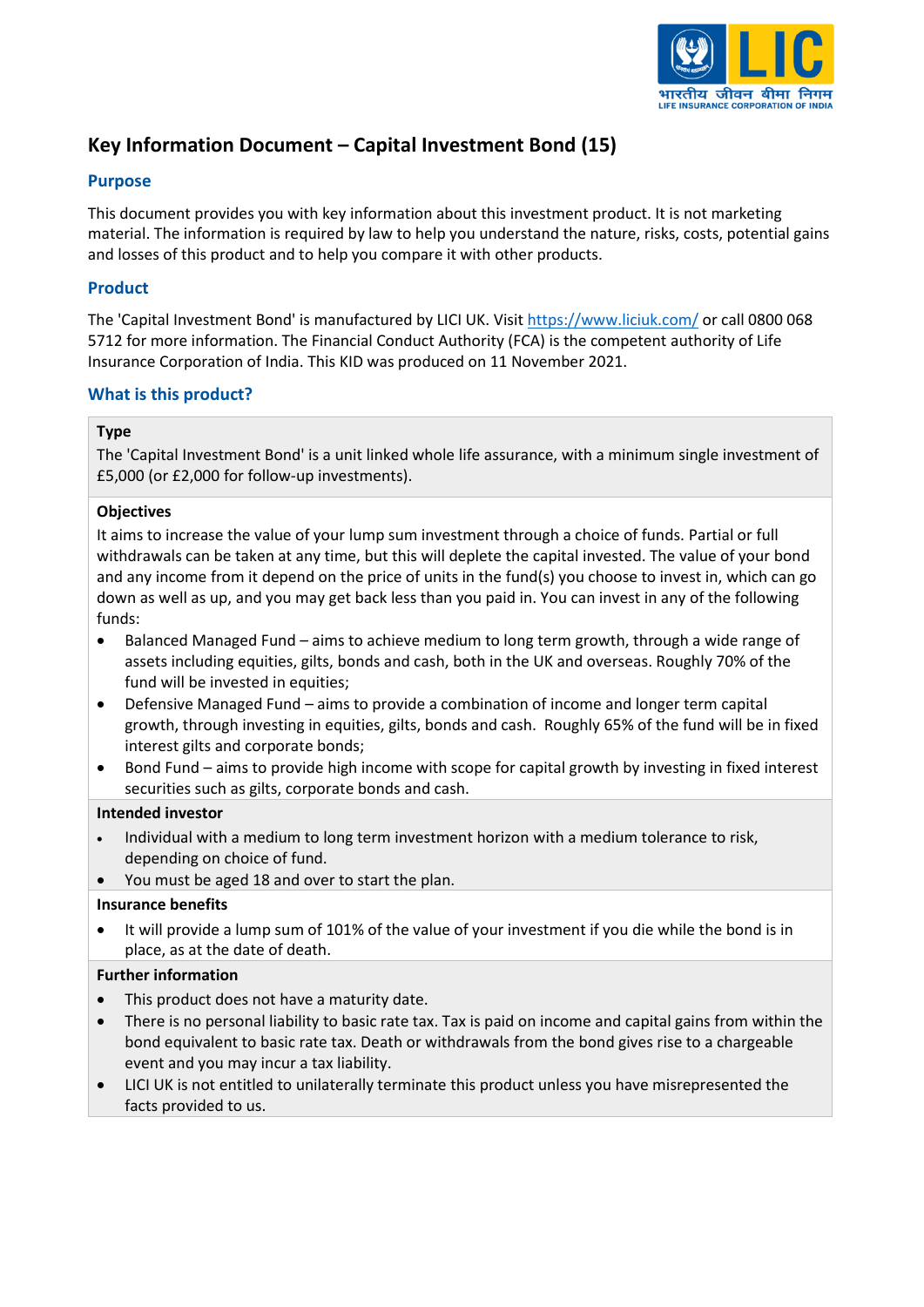

### **What are the risks and what could I get in return?**



The risk indicator assumes you keep the product for 15 years.

The summary risk indicator is a guide to the level of risk of this product compared to other products. It shows how likely it is that the product will lose money because of movements in the markets or because we are not able to pay you. We have classified this product as 3 out of 7, which is a medium-low risk class. This rates the potential losses from future performance at a medium-low level, and poor market conditions could impact the capacity of LICI UK to pay you. It will provide a lump sum of 101% of the value of your investment if you die while the bond is in place, as at the date of death. If LICI UK is not able to pay you what is owed, you could lose your entire investment.

#### **Performance Scenarios**

This table shows the money you could get back over the next 15 years, under different scenarios, assuming that you invest £10,000 in the Balanced Managed Fund. The scenarios shown illustrate how your investment could perform. You can compare them with the scenarios of other products. The scenarios presented are an estimate of future performance based on evidence from the past on how the value of this investment varies and are not an exact indicator. What you get will vary depending on how the market performs and how long you keep the product. The stress scenario shows what you might get back in extreme market circumstances, and it does not take into account the situation where we are not able to pay you. The figures shown include all the costs of the product itself, and includes the costs of your advisor or distributor. The figures do not take into account your personal tax situation, which may also affect how much you get back. Do not forget that inflation would reduce what you could buy in the future with the amounts shown.

| Investment: £10,000      |                                         | 1 year    | 8 years  | 15 years |
|--------------------------|-----------------------------------------|-----------|----------|----------|
| Stress scenario          | What you might get back after costs (£) | £4,735    | £5,375   | £3,939   |
|                          | Average return each year (%)            | $-52.65%$ | $-7.47%$ | $-6.02%$ |
| Unfavourable<br>scenario | What you might get back after costs (£) | £9,430    | £10,785  | £13,308  |
|                          | Average return each year (%)            | $-5.70%$  | 0.95%    | 1.92%    |
| Moderate<br>scenario     | What you might get back after costs (£) | £10,459   | £14,313  | £19,588  |
|                          | Average return each year (%)            | 4.59%     | 4.58%    | 4.58%    |
| Favourable<br>scenario   | What you might get back after costs (£) | £11,584   | £18,971  | £28,794  |
|                          | Average return each year (%)            | 15.84%    | 8.33%    | 7.31%    |

### **What happens if LICI UK is unable to pay out?**

If we are unable to pay you what you are owed under the policy terms, then you may be able to reclaim some of your investment through the Financial Services Compensation scheme. The details are available at [https://www.fscs.org.uk/what-we-cover/.](https://www.fscs.org.uk/what-we-cover/) There are no limitations or conditions attached to this scheme.

#### **What are the costs?**

The Reduction in Yield (RIY) shows what impact the total costs you pay will have on the investment return you might get. The total costs take into account one-off, ongoing and incidental costs. LICI UK reserves the right to alter the charges. The amounts shown here are the cumulative costs of the product itself, for three different holding periods under the moderate scenario. The figures assume you invest £10,000. The figures are estimates and may change in the future.

**Risk Indicator**